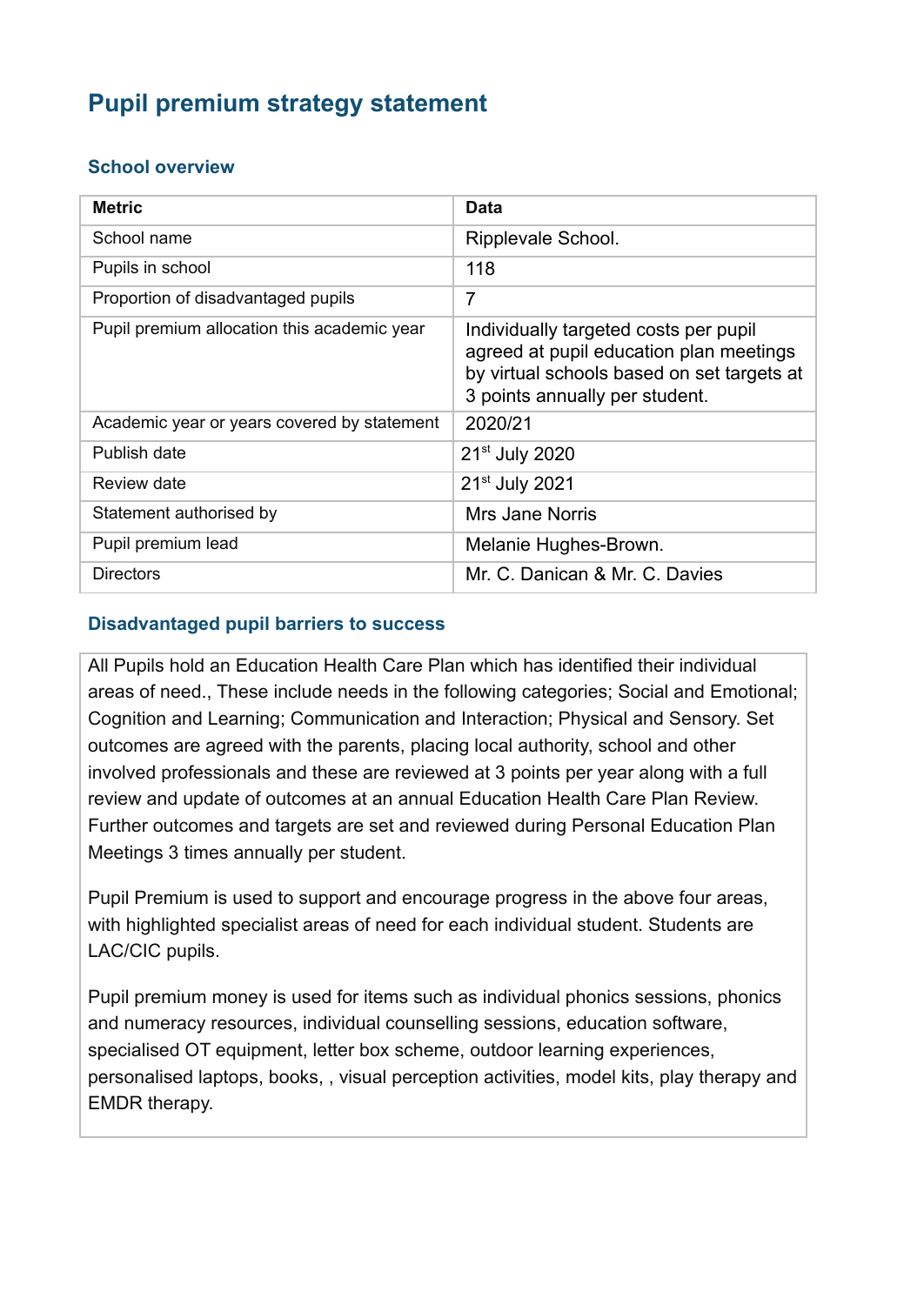|  | Strategy aims for disadvantaged pupils - academic achievement |  |  |
|--|---------------------------------------------------------------|--|--|
|  |                                                               |  |  |

| Aim                                        | <b>Evidence of impact</b>                                                                                           | <b>Target date</b> |
|--------------------------------------------|---------------------------------------------------------------------------------------------------------------------|--------------------|
| Pupils to improve literacy<br>skills       | Student's attendance in<br>lessons raised.                                                                          | <b>July 2021</b>   |
|                                            | Closing the attainment<br>gap between SEN and<br>Non SEN students, and,<br>PP students and non PP<br>students.      |                    |
|                                            | Raised PP student<br>numbers accessing<br>formally accredited<br>examinations and<br>gaining qualifications.        |                    |
|                                            | Fewer behavioural<br>incident in a classroom<br>setting.                                                            |                    |
| Pupils to improve numeracy<br>skills       | Student's attendance in<br>lessons raised.                                                                          | <b>July 2021</b>   |
|                                            | Closing the attainment<br>gap between SEN and<br>Non SEN students, and,<br>PP students and non PP<br>students.      |                    |
|                                            | <b>Raised PP student</b><br>numbers accessing<br>formally accredited<br>examinations and<br>gaining qualifications. |                    |
| Improvement of visual<br>perception skills | Improved focus and<br>concentration within the<br>classroom.                                                        | <b>July 2021</b>   |
|                                            | Occupational therapy<br>reports documenting                                                                         |                    |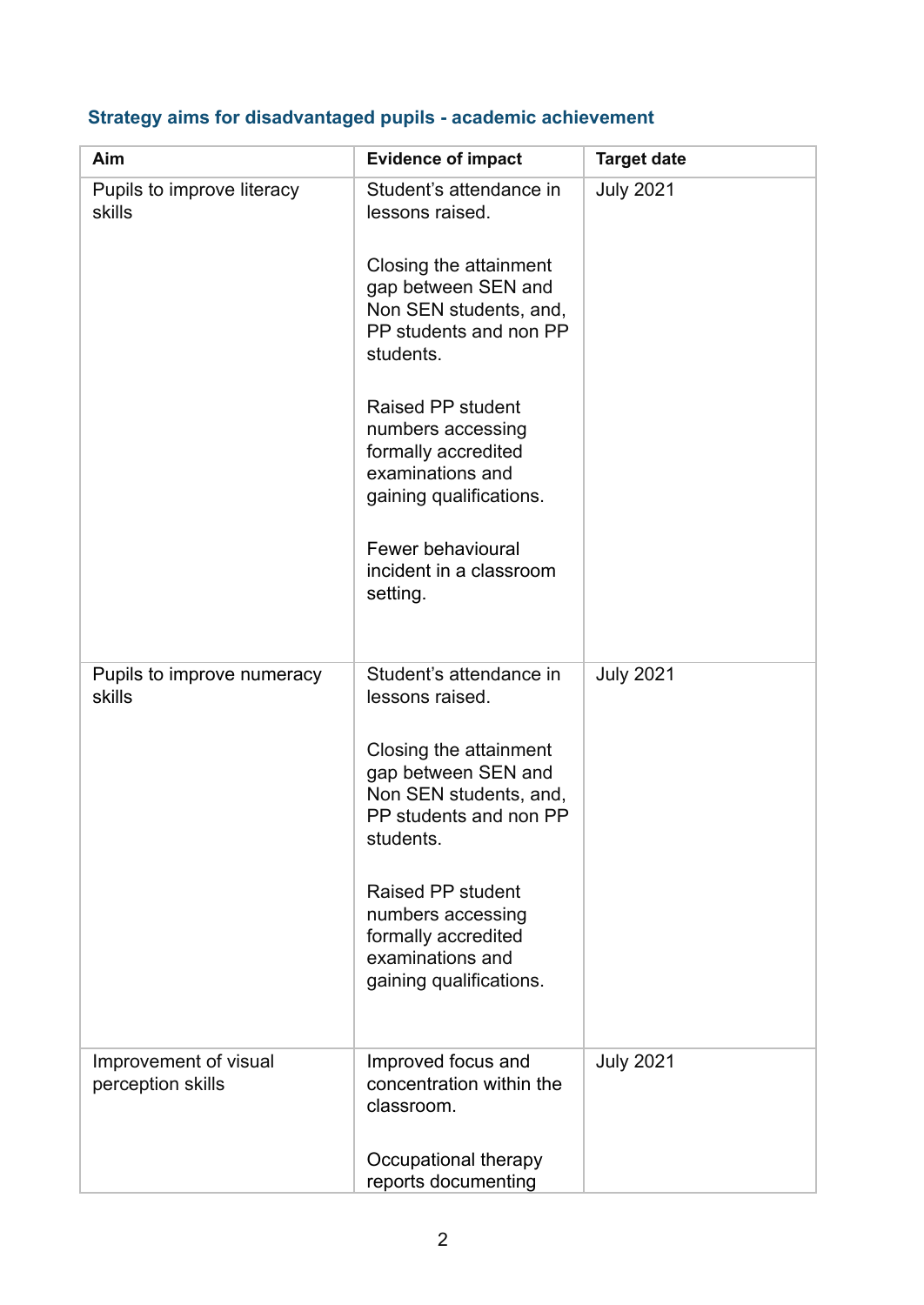| student progress and<br>change.<br>Improved attendance to<br>lessons. Fewer<br>behavioural incidents. |  |
|-------------------------------------------------------------------------------------------------------|--|
|                                                                                                       |  |

## **Strategy aims for disadvantaged pupils – wider outcomes (e.g. independence)**

| Aim                                                          | <b>Evidence of impact</b>                                                                                                                                                                                                                                                                                                                                                                                   | <b>Target date</b> |
|--------------------------------------------------------------|-------------------------------------------------------------------------------------------------------------------------------------------------------------------------------------------------------------------------------------------------------------------------------------------------------------------------------------------------------------------------------------------------------------|--------------------|
| Pupils to improve emotional<br>well being                    | Pupils are ready to learn<br>and socialise according<br>to their own personal<br>ability.<br>Fewer students'<br>disagreements and<br>behavioural incidents.<br>Students able to from<br>friendships. Raised<br>attendance.                                                                                                                                                                                  | <b>July 2021</b>   |
| Pupils to feel confident to<br>progress to further education | Pupils can work towards<br>courses of their<br>choosing which can lead<br>to employment.<br>Students have been<br>supported and able to<br>attend visits to local<br>further education<br>providers.<br>Students have been<br>able to engage in<br>transition activities.<br>Student destinations to<br>evidence raised levels<br>of education or<br>employment<br>destinations and lower<br>rates of NEET. | <b>July 2021</b>   |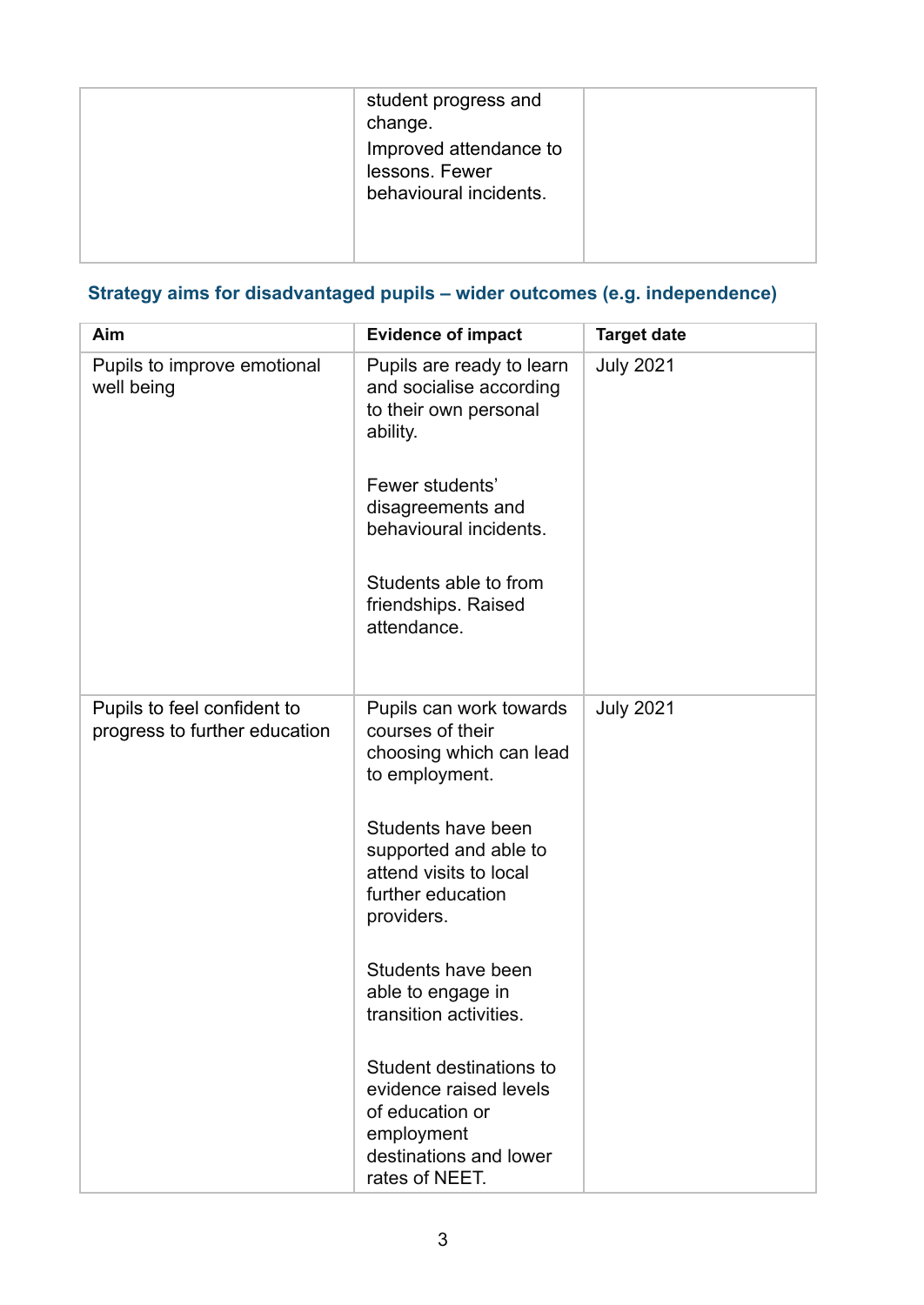| Pupils to develop<br>independent skills | Pupils to develop a level<br>of independence<br>according to their own<br>personal ability. | <b>July 2021</b> |
|-----------------------------------------|---------------------------------------------------------------------------------------------|------------------|
|                                         | Students able to access<br>the wider community<br>and manage social<br>anxieties.           |                  |
|                                         | Raised student's<br>numbers successfully<br>accessing work<br>experience.                   |                  |
|                                         | The continued<br>implementation and<br>development of a school<br>life skills programme.    |                  |

## **Targeted academic support for current academic year**

| <b>Measure</b>                                   | <b>Activity</b>                                                                                                            |
|--------------------------------------------------|----------------------------------------------------------------------------------------------------------------------------|
| Priority 1                                       | 1:1 phonics sessions provided by a specialist<br>phonics Tutor.                                                            |
| Priority 2                                       | Technological support. Laptops and related<br>education software and education programmes for<br>use in class and at home. |
| Barriers to learning these<br>priorities address | Low levels of attainment, access to the curriculum,<br>fine and gross motor skills.                                        |

### **Wider strategies for current academic year**

| <b>Measure</b>                                   | <b>Activity</b>                                                                                                        |
|--------------------------------------------------|------------------------------------------------------------------------------------------------------------------------|
| <b>Priority 1</b>                                | To improve emotional wellbeing through Play<br>Therapy, EMDR, Mindfulness and Counselling.                             |
| Priority 2                                       | To improve Everyday Literacy and Numeracy skills<br>through specialist resources.                                      |
| Barriers to learning these<br>priorities address | Lower levels of attainment, poor sense of self, low<br>levels of attendance, emotional states conducive to<br>learning |